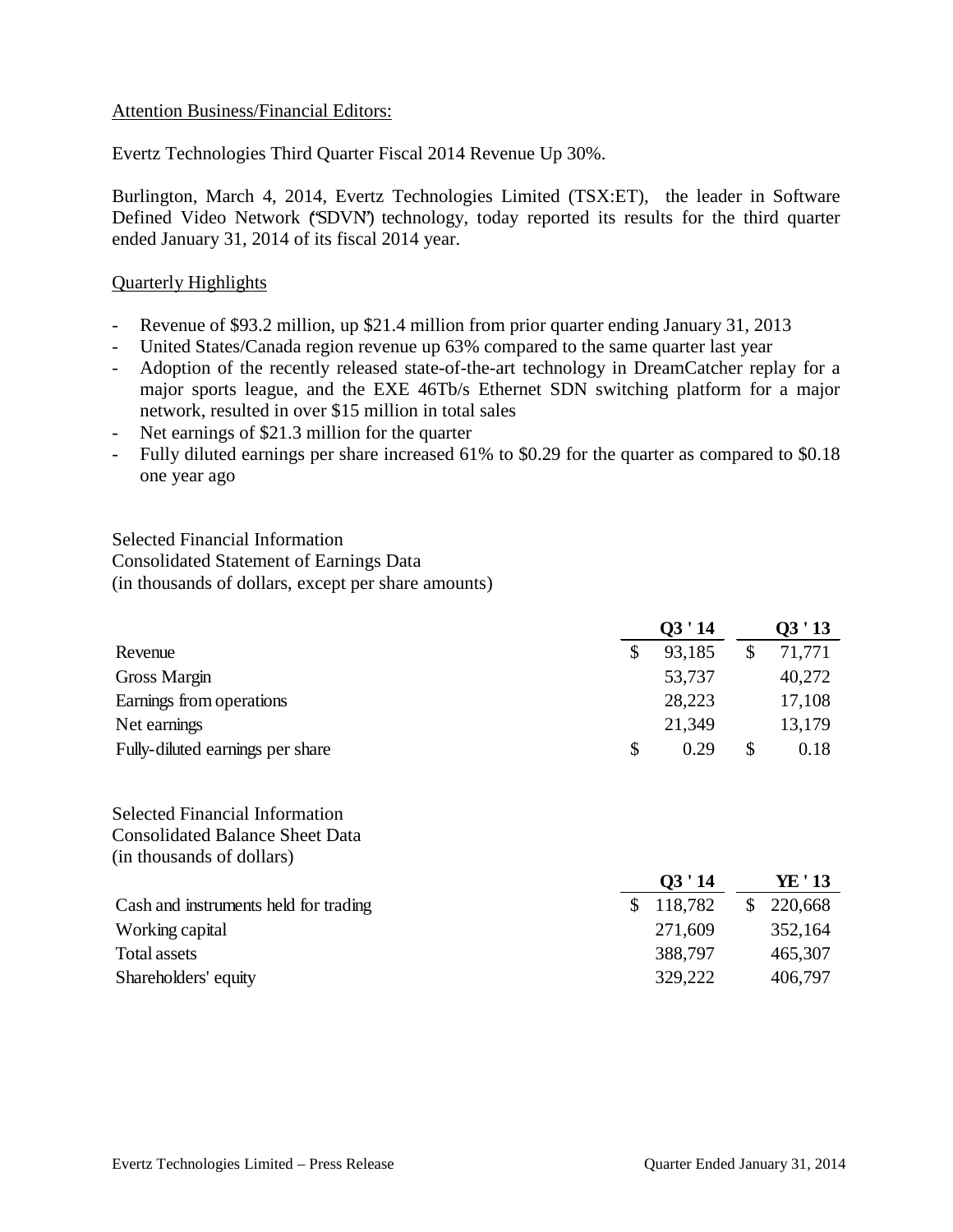## Revenue

For the quarter ended January 31, 2014, revenues were \$93.2 million as compared to revenues of \$71.8 million for the quarter ended January 31, 2013. For the quarter, revenues in the United States/Canada region were \$55.0 million, an increase of \$21.2 million as compared to \$33.8 million in the same quarter last year. The International region had revenues of \$38.2 million, an increase of \$0.2 million as compared to \$38.0 million in the same quarter last year.

## Gross Margin

For the quarter ended January 31, 2014 gross margin was \$53.7 million compared to \$40.3 million in the same quarter last year. Gross margin percentage was approximately 58% compared to 56% in the same quarter last year.

# Earnings

For the quarter ended January 31, 2014 net earnings were \$21.3 million as compared to \$13.2 million in the corresponding period last year.

For the quarter ended January 31, 2014, earnings per share on a fully-diluted basis were \$0.29 as compared to \$0.18 in the same period in 2013.

# Operating Expenses

For the quarter ended January 31, 2014 selling and administrative expenses were \$14.9 million, an increase of \$1.2 million or 9% compared to \$13.7 million for the quarter ended January 31, 2013.

For the quarter ended January 31, 2014 gross research and development expenses increased by \$1.9 million or 15% as compared to the corresponding period in 2013. Gross research and development expenses represented approximately 16% of revenue for the quarter ended January 31, 2014.

#### Liquidity and Capital Resources

The Company's working capital as at January 31, 2014 was \$271.6 million as compared to \$352.2 million on April 30, 2013.

Cash and instruments held for trading were \$118.8 million as at January 31, 2014 as compared to \$220.7 million on April 30, 2013.

Cash generated by operations was \$24.4 million for the quarter ended January 31, 2014 as compared to \$22.0 million for the quarter ended January 31, 2013. Before taking into account taxes and the changes in non-cash working capital, the Company generated \$24.5 million from operations for the quarter ended January 31, 2014 compared to \$16.8 million for the same period last year.

The Company used \$2.6 million in investing activities largely a result of purchases in capital assets during the quarter ended January 31, 2014, compared to \$6.2 million used during the quarter ended January 31, 2013.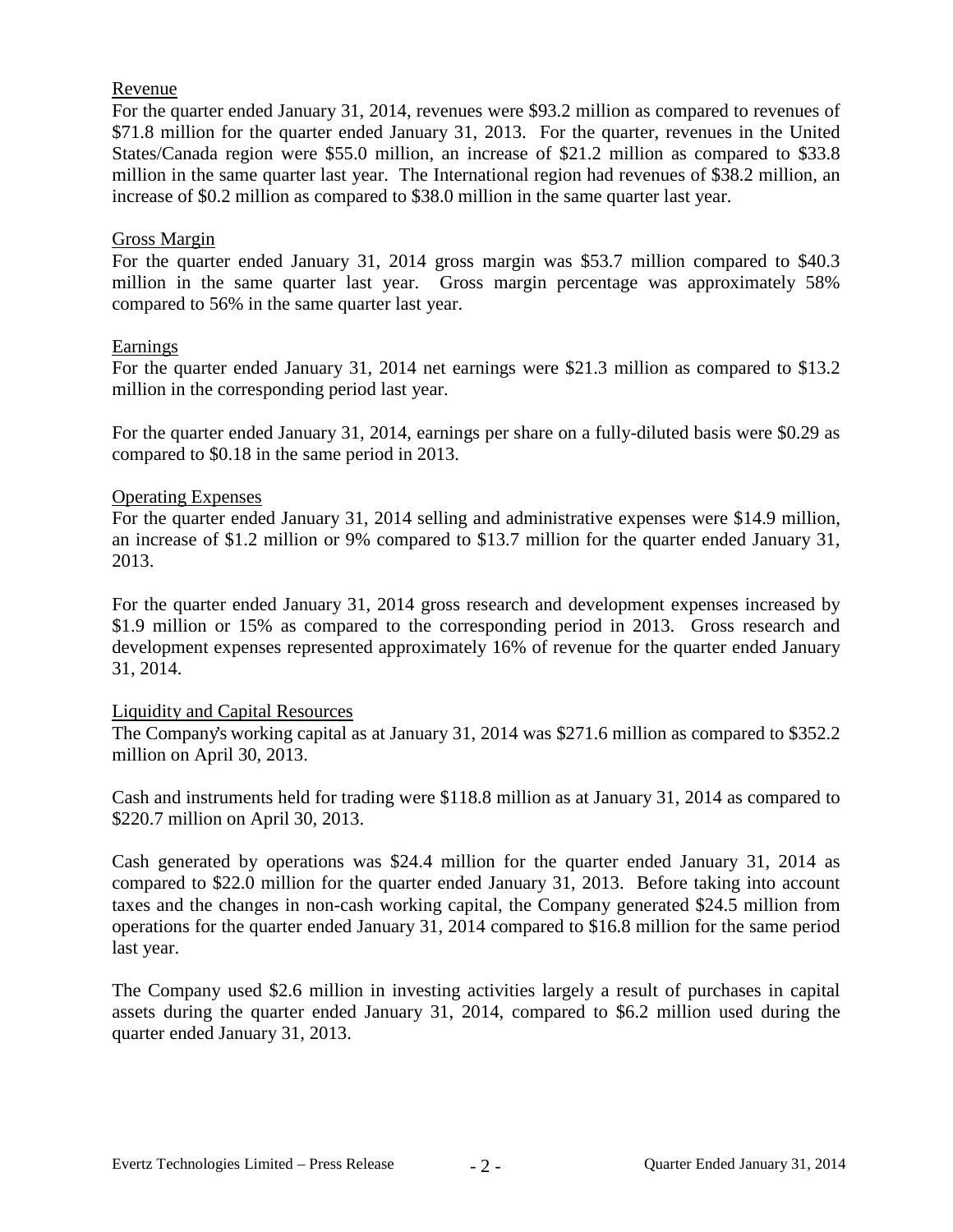For the quarter ended January 31, 2014, the Company used cash in financing activities of \$112.6 million which was principally a result of the payment of dividends of \$115.8 million, including a special dividend of \$104.0 million, offset by the issuance of capital stock of \$3.5 million.

# Shipments and Backlog

Purchase order backlog at the end of February 2014 was in excess of \$43 million and shipments during the month of February 2014 were \$25 million.

## Dividend Declared

Evertz Board of Directors declared a regular quarterly dividend on March 4, 2014 of \$0.16 per share.

The dividend is payable to shareholders of record on March 14, 2014 and will be paid on or about March 21, 2014.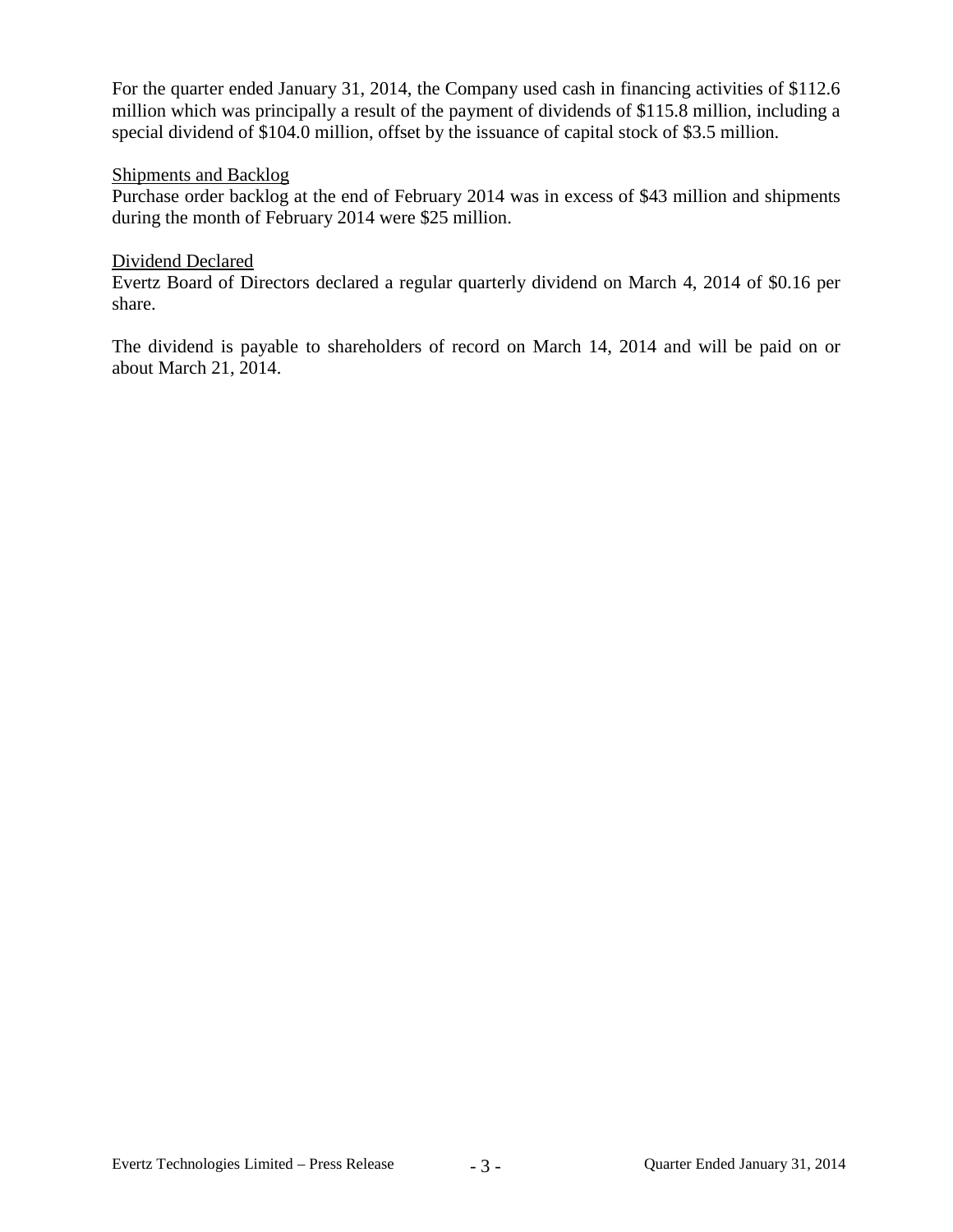# **Selected Consolidated Financial Information**

(Unaudited)

(in thousands of dollars, except earnings per share and share data)

|                                                       | Three month period ended<br>January 31, |         |                           | Nine month period ended<br>January 31, |         |          |    |                |
|-------------------------------------------------------|-----------------------------------------|---------|---------------------------|----------------------------------------|---------|----------|----|----------------|
|                                                       |                                         | 2014    |                           | 2013                                   |         | 2014     |    | 2013           |
| Revenue                                               | \$                                      | 93,185  | \$                        | 71,771                                 | \$      | 238,287  | \$ | 250,890        |
| Cost of goods sold                                    |                                         | 39,448  |                           | 31,499                                 |         | 101,184  |    | 106,103        |
| Gross margin                                          |                                         | 53,737  |                           | 40,272                                 |         | 137,103  |    | 144,787        |
|                                                       |                                         |         |                           |                                        |         |          |    |                |
| Expenses                                              |                                         |         |                           |                                        |         |          |    |                |
| Selling and administrative                            |                                         | 14,913  |                           | 13,659                                 |         | 40,196   |    | 39,118         |
| General                                               |                                         | 2,438   |                           | 1,393                                  |         | 5,365    |    | 4,290          |
| Research and development                              |                                         | 15,049  |                           | 13,098                                 |         | 43,133   |    | 37,502         |
| Investment tax credits                                |                                         | (3,168) |                           | (3,519)                                |         | (9,033)  |    | (9,569)        |
| Foreign exchange gain                                 |                                         | (3,718) |                           | (1, 467)                               |         | (7, 183) |    | (2,790)        |
|                                                       |                                         | 25,514  |                           | 23,164                                 |         | 72,478   |    | 68,551         |
| Earnings before undernoted                            |                                         | 28,223  |                           | 17,108                                 |         | 64,625   |    | 76,236         |
| Finance income                                        |                                         | 496     |                           | 699                                    |         | 1,720    |    | 1,576          |
| Finance costs                                         |                                         | (61)    |                           | (103)                                  |         | (275)    |    | (269)          |
| Other income and expenses                             |                                         | 47      |                           | 276                                    |         | (38)     |    | 272            |
| Earnings before income taxes                          |                                         | 28,705  |                           | 17,980                                 |         | 66,032   |    | 77,815         |
|                                                       |                                         |         |                           |                                        |         |          |    |                |
| Provision for (recovery of) income taxes              |                                         |         |                           |                                        |         |          |    |                |
| Current                                               |                                         | 7,672   |                           | 3,968                                  |         | 19,387   |    | 19,280         |
| Deferred                                              |                                         | (316)   |                           | 833                                    |         | (2,140)  |    | 1,505          |
|                                                       |                                         | 7,356   |                           | 4,801                                  |         | 17,247   |    | 20,785         |
| Net earnings for the period                           | \$                                      | 21,349  | \$                        | 13,179                                 | \$      | 48,785   | \$ | 57,030         |
| Net earnings attributable to non-controlling interest |                                         | 68      |                           | 195                                    |         | 349      |    | 550            |
| Net earnings attributable to shareholders             |                                         | 21,281  |                           | 12,984                                 |         | 48,436   |    | 56,480         |
| Net earnings for the period                           | \$                                      | 21,349  | $\boldsymbol{\mathsf{S}}$ | 13,179                                 | \$      | 48,785   | \$ | 57,030         |
|                                                       |                                         |         |                           |                                        |         |          |    |                |
| Earnings per share                                    |                                         |         |                           |                                        |         |          |    |                |
| Basic                                                 | \$                                      | 0.29    | \$                        | 0.18                                   | \$      | 0.65     | \$ | 0.77           |
| Diluted                                               | \$                                      | 0.29    | \$                        | 0.18                                   | \$      | 0.65     | \$ | 0.77           |
| Consolidated Balance Sheet Data                       |                                         |         |                           |                                        | As at   |          |    | As at          |
|                                                       |                                         |         |                           | <b>January 31, 2014</b>                |         |          |    | April 30, 2013 |
| Cash and instruments held for trading                 |                                         |         | \$                        | 118,782                                |         | \$       |    | 220,668        |
| Inventory                                             |                                         |         |                           | 125,324                                |         |          |    | 111,619        |
| Working capital                                       |                                         |         |                           | 271,609                                |         |          |    | 352,164        |
| Total assets                                          |                                         |         |                           | 388,797                                |         |          |    | 465,307        |
| Shareholders' equity                                  |                                         |         |                           |                                        | 329,222 |          |    | 406,797        |
| Number of common shares outstanding:                  |                                         |         |                           |                                        |         |          |    |                |
| <b>Basic</b>                                          |                                         |         |                           | 74,279,746                             |         |          |    | 73,632,566     |
| Fully-diluted                                         |                                         |         |                           | 78,068,346                             |         |          |    | 78,246,966     |
| Weighted average number of shares outstanding:        |                                         |         |                           |                                        |         |          |    |                |
| <b>Basic</b>                                          |                                         |         |                           | 73,994,700                             |         |          |    | 73,300,647     |
| Fully-diluted                                         |                                         |         |                           | 74,398,758                             |         |          |    | 73,816,338     |